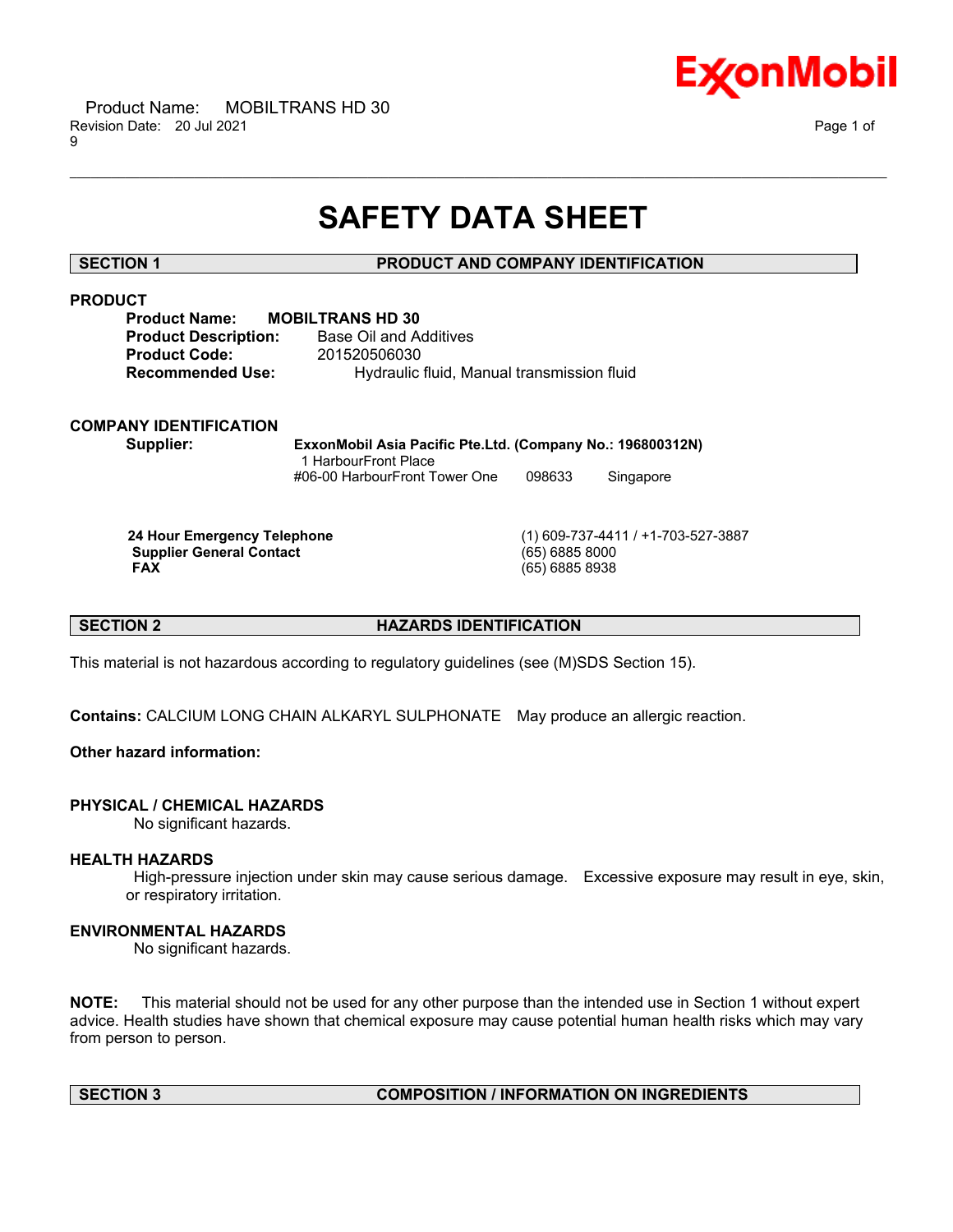

This material is defined as a mixture.

# **Hazardous Substance(s) or Complex Substance(s) required for disclosure**

| <b>Name</b>                                | CAS#        | Concentration* | <b>GHS Hazard Codes</b> |
|--------------------------------------------|-------------|----------------|-------------------------|
| CALCIUM LONG CHAIN ALKARYL SULPHONATE      | 722503-68-6 | $0.1 - 5.1\%$  | H317                    |
| ICALCIUM LONG CHAIN ALKYL PHENATE SULPHIDE | 68784-26-9  | $-5%$          | H413                    |
| <b>IZINC ALKYLDITHIOPHOSPHATE</b>          | 68649-42-3  | $- < 2.5\%$    | . H411<br>H318, H401.   |

\_\_\_\_\_\_\_\_\_\_\_\_\_\_\_\_\_\_\_\_\_\_\_\_\_\_\_\_\_\_\_\_\_\_\_\_\_\_\_\_\_\_\_\_\_\_\_\_\_\_\_\_\_\_\_\_\_\_\_\_\_\_\_\_\_\_\_\_\_\_\_\_\_\_\_\_\_\_\_\_\_\_\_\_\_\_\_\_\_\_\_\_\_\_\_\_\_\_\_\_\_\_\_\_\_\_\_\_\_\_\_\_\_\_\_\_\_\_

\* All concentrations are percent by weight unless ingredient is a gas. Gas concentrations are in percent by volume.

| <b>SECTION 4</b> | <b>FIRST AID MEASURES</b> |
|------------------|---------------------------|
|                  |                           |

### **INHALATION**

Remove from further exposure. For those providing assistance, avoid exposure to yourself or others. Use adequate respiratory protection. If respiratory irritation, dizziness, nausea, or unconsciousness occurs, seek immediate medical assistance. If breathing has stopped, assist ventilation with a mechanical device or use mouth-to-mouth resuscitation.

# **SKIN CONTACT**

Wash contact areas with soap and water. If product is injected into or under the skin, or into any part of the body, regardless of the appearance of the wound or its size, the individual should be evaluated immediately by a physician as a surgical emergency. Even though initial symptoms from high pressure injection may be minimal or absent, early surgical treatment within the first few hours may significantly reduce the ultimate extent of injury.

### **EYE CONTACT**

Flush thoroughly with water. If irritation occurs, get medical assistance.

### **INGESTION**

First aid is normally not required. Seek medical attention if discomfort occurs.

### **NOTE TO PHYSICIAN**

None

**SECTION 5 FIRE FIGHTING MEASURES**

# **EXTINGUISHING MEDIA**

**Appropriate Extinguishing Media:** Use water fog, foam, dry chemical or carbon dioxide (CO2) to extinguish flames.

**Inappropriate Extinguishing Media:** Straight streams of water

### **FIRE FIGHTING**

**Fire Fighting Instructions:** Evacuate area. Prevent run-off from fire control or dilution from entering streams, sewers or drinking water supply. Fire-fighters should use standard protective equipment and in enclosed spaces, self-contained breathing apparatus (SCBA). Use water spray to cool fire exposed surfaces and to protect personnel.

**Unusual Fire Hazards:** Pressurised mists may form a flammable mixture.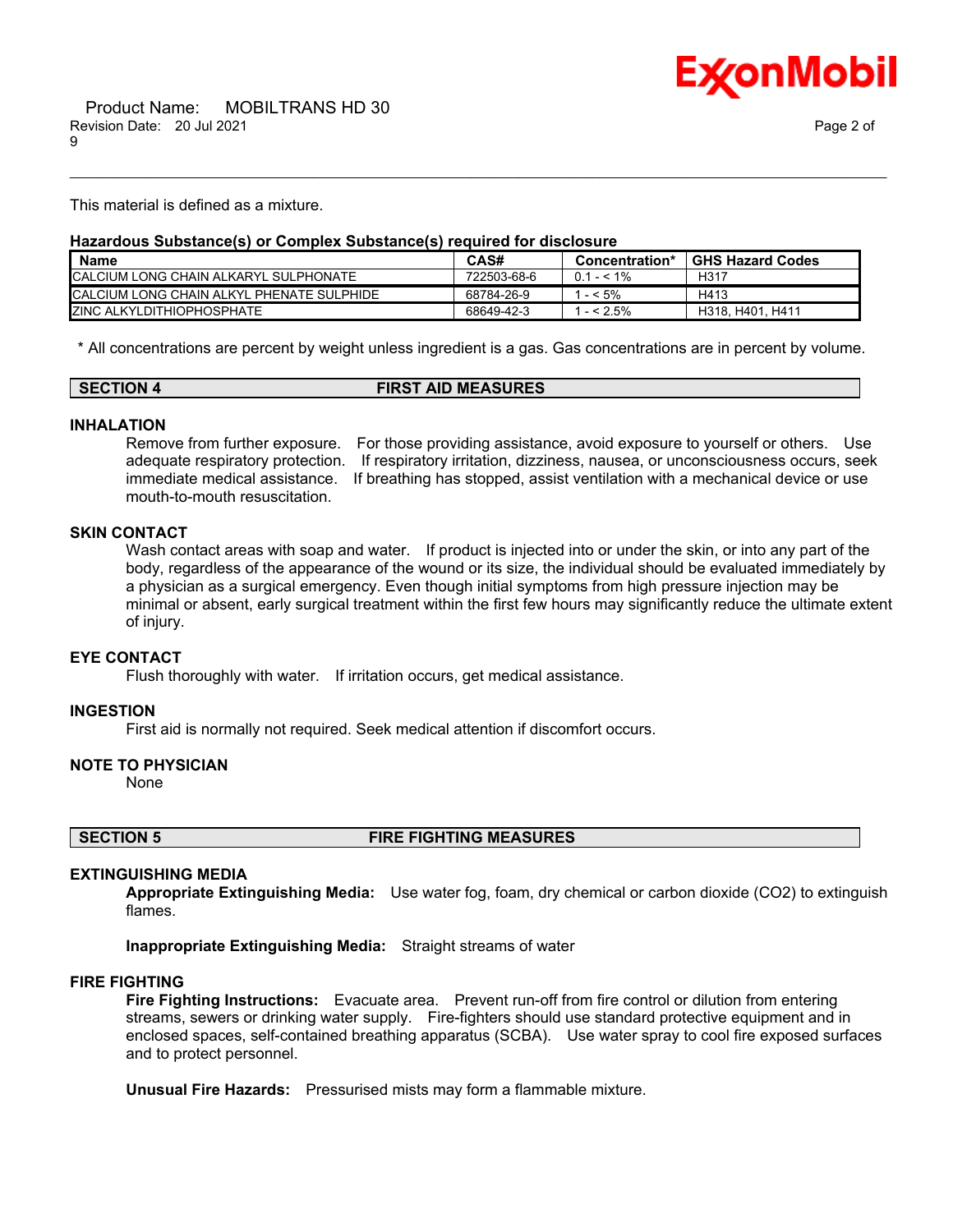**Hazardous Combustion Products:** Aldehydes, Incomplete combustion products, Oxides of carbon, Smoke, Fume, Sulphur oxides

\_\_\_\_\_\_\_\_\_\_\_\_\_\_\_\_\_\_\_\_\_\_\_\_\_\_\_\_\_\_\_\_\_\_\_\_\_\_\_\_\_\_\_\_\_\_\_\_\_\_\_\_\_\_\_\_\_\_\_\_\_\_\_\_\_\_\_\_\_\_\_\_\_\_\_\_\_\_\_\_\_\_\_\_\_\_\_\_\_\_\_\_\_\_\_\_\_\_\_\_\_\_\_\_\_\_\_\_\_\_\_\_\_\_\_\_\_\_

# **FLAMMABILITY PROPERTIES**

**Flash Point [Method]:** >218°C (424°F) [ASTM D-92] **Flammable Limits (Approximate volume % in air):** LEL: 0.9 UEL: 7.0 **Autoignition Temperature:** N/D

# **SECTION 6 ACCIDENTAL RELEASE MEASURES**

# **NOTIFICATION PROCEDURES**

In the event of a spill or accidental release, notify relevant authorities in accordance with all applicable regulations.

# **PROTECTIVE MEASURES**

Avoid contact with spilled material. See Section 5 for fire fighting information. See the Hazard Identification Section for Significant Hazards. See Section 4 for First Aid Advice. See Section 8 for advice on the minimum requirements for personal protective equipment. Additional protective measures may be necessary, depending on the specific circumstances and/or the expert judgment of the emergency responders.

For emergency responders: Respiratory protection: respiratory protection will be necessary only in special cases, e.g., formation of mists. Half-face or full-face respirator with filter(s) for dust/organic vapor or Self Contained Breathing Apparatus (SCBA) can be used depending on the size of spill and potential level of exposure. If the exposure cannot be completely characterized or an oxygen deficient atmosphere is possible or anticipated, SCBA is recommended. Work gloves that are resistant to hydrocarbons are recommended. Gloves made of polyvinyl acetate (PVA) are not water-resistant and are not suitable for emergency use. Chemical goggles are recommended if splashes or contact with eyes is possible. Small spills: normal antistatic work clothes are usually adequate. Large spills: full body suit of chemical resistant, antistatic material is recommended.

# **SPILL MANAGEMENT**

**Land Spill:** Stop leak if you can do so without risk. Recover by pumping or with suitable absorbent.

**Water Spill:** Stop leak if you can do so without risk. Confine the spill immediately with booms. Warn other shipping. Remove from the surface by skimming or with suitable absorbents. Seek the advice of a specialist before using dispersants.

Water spill and land spill recommendations are based on the most likely spill scenario for this material; however, geographic conditions, wind, temperature, (and in the case of a water spill) wave and current direction and speed may greatly influence the appropriate action to be taken. For this reason, local experts should be consulted. Note: Local regulations may prescribe or limit action to be taken.

### **ENVIRONMENTAL PRECAUTIONS**

Large Spills: Dyke far ahead of liquid spill for later recovery and disposal. Prevent entry into waterways, sewers, basements or confined areas.

# **SECTION 7 HANDLING AND STORAGE**

# **HANDLING**

Prevent small spills and leakage to avoid slip hazard. Material can accumulate static charges which may cause an electrical spark (ignition source). When the material is handled in bulk, an electrical spark could ignite any flammable vapors from liquids or residues that may be present (e.g., during switch-loading operations). Use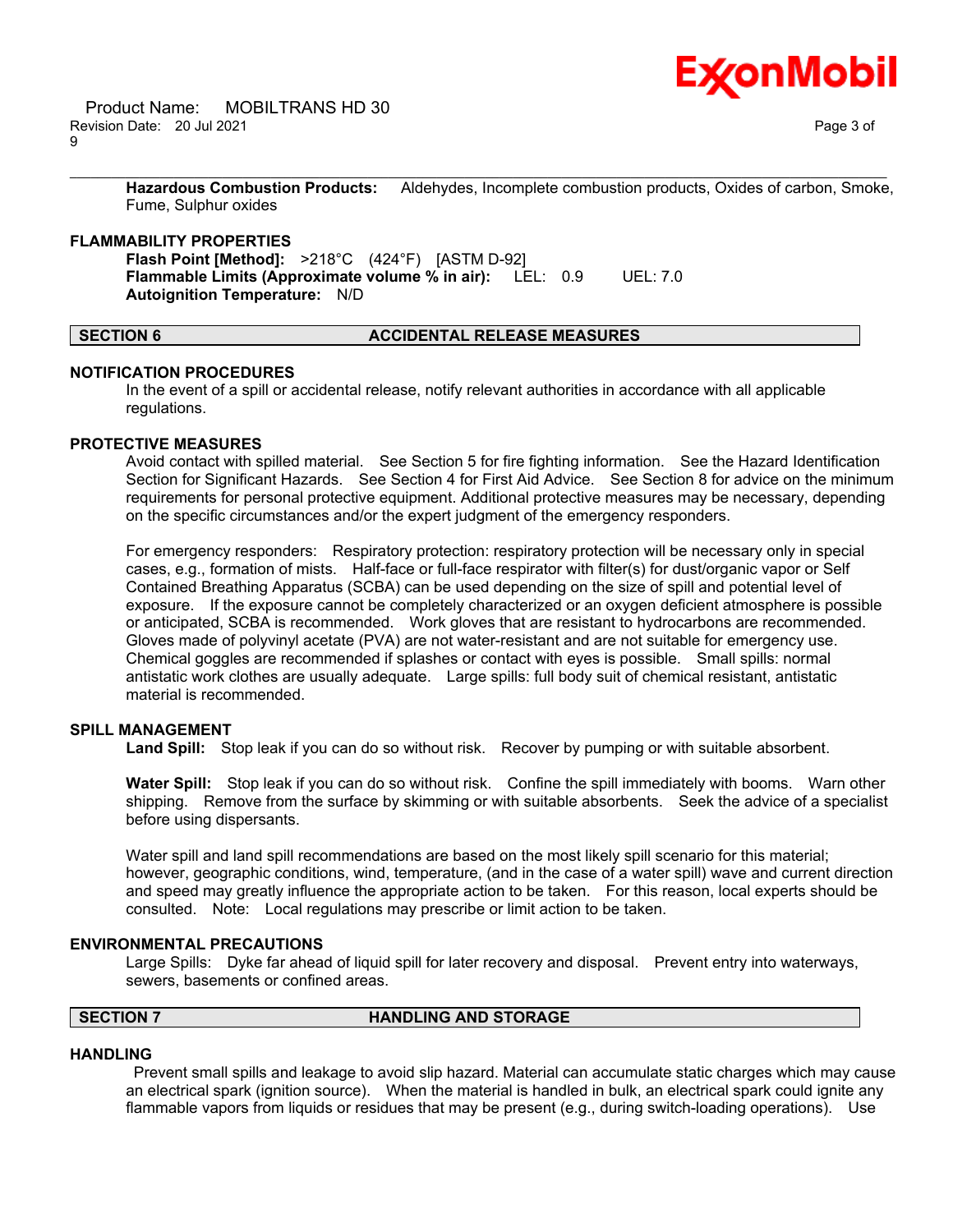

 Product Name: MOBILTRANS HD 30 Revision Date: 20 Jul 2021 Page 4 of 9

proper bonding and/or earthing procedures. However, bonding and earthing may not eliminate the hazard from static accumulation. Consult local applicable standards for guidance. Additional references include American Petroleum Institute 2003 (Protection Against Ignitions Arising out of Static, Lightning and Stray Currents) or National Fire Protection Agency 77 (Recommended Practice on Static Electricity) or CENELEC CLC/TR 50404 (Electrostatics - Code of practice for the avoidance of hazards due to static electricity).

\_\_\_\_\_\_\_\_\_\_\_\_\_\_\_\_\_\_\_\_\_\_\_\_\_\_\_\_\_\_\_\_\_\_\_\_\_\_\_\_\_\_\_\_\_\_\_\_\_\_\_\_\_\_\_\_\_\_\_\_\_\_\_\_\_\_\_\_\_\_\_\_\_\_\_\_\_\_\_\_\_\_\_\_\_\_\_\_\_\_\_\_\_\_\_\_\_\_\_\_\_\_\_\_\_\_\_\_\_\_\_\_\_\_\_\_\_\_

**Static Accumulator:** This material is a static accumulator.

# **STORAGE**

The type of container used to store the material may affect static accumulation and dissipation. Do not store in open or unlabelled containers. Keep away from incompatible materials.

# **SECTION 8 EXPOSURE CONTROLS / PERSONAL PROTECTION**

**Exposure limits/standards for materials that can be formed when handling this product:** When mists/aerosols can occur the following is recommended:  $5 \text{ mg/m}^3$  - ACGIH TLV (inhalable fraction).

NOTE: Limits/standards shown for guidance only. Follow applicable regulations.

# **ENGINEERING CONTROLS**

The level of protection and types of controls necessary will vary depending upon potential exposure conditions. Control measures to consider:

No special requirements under ordinary conditions of use and with adequate ventilation.

# **PERSONAL PROTECTION**

Personal protective equipment selections vary based on potential exposure conditions such as applications, handling practices, concentration and ventilation. Information on the selection of protective equipment for use with this material, as provided below, is based upon intended, normal usage.

**Respiratory Protection:** If engineering controls do not maintain airborne contaminant concentrations at a level which is adequate to protect worker health, an approved respirator may be appropriate. Respirator selection, use, and maintenance must be in accordance with regulatory requirements, if applicable. Types of respirators to be considered for this material include:

No special requirements under ordinary conditions of use and with adequate ventilation. Particulate

For high airborne concentrations, use an approved supplied-air respirator, operated in positive pressure mode. Supplied air respirators with an escape bottle may be appropriate when oxygen levels are inadequate, gas/vapour warning properties are poor, or if air purifying filter capacity/rating may be exceeded.

**Hand Protection:** Any specific glove information provided is based on published literature and glove manufacturer data. Glove suitability and breakthrough time will differ depending on the specific use conditions. Contact the glove manufacturer for specific advice on glove selection and breakthrough times for your use conditions. Inspect and replace worn or damaged gloves. The types of gloves to be considered for this material include:

No protection is ordinarily required under normal conditions of use. Nitrile,Viton

**Eye Protection:** If contact is likely, safety glasses with side shields are recommended.

**Skin and Body Protection:** Any specific clothing information provided is based on published literature or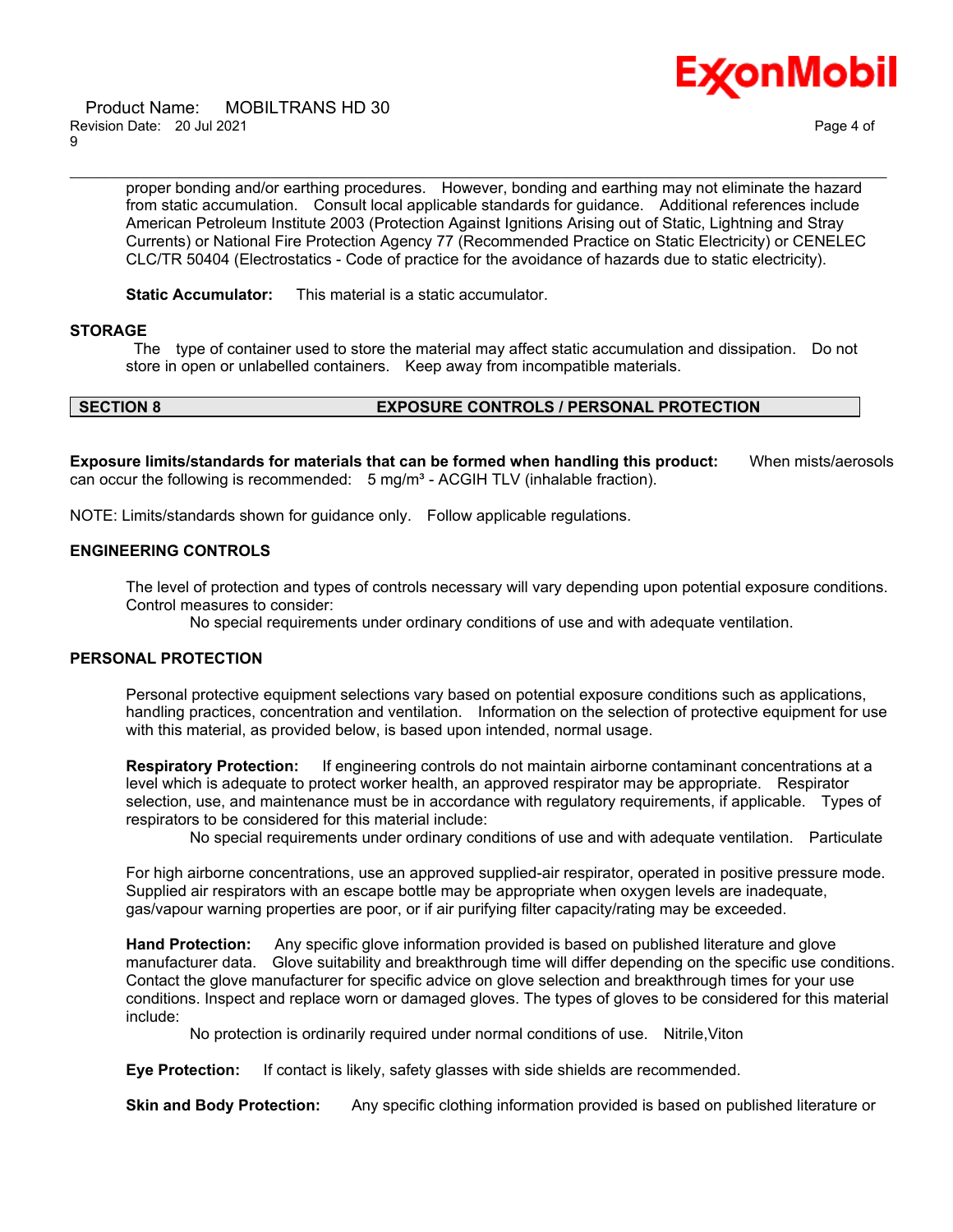

 Product Name: MOBILTRANS HD 30 Revision Date: 20 Jul 2021 20:00 20:00 Page 5 of 9

manufacturer data. The types of clothing to be considered for this material include: No skin protection is ordinarily required under normal conditions of use. In accordance with good industrial hygiene practices, precautions should be taken to avoid skin contact.

\_\_\_\_\_\_\_\_\_\_\_\_\_\_\_\_\_\_\_\_\_\_\_\_\_\_\_\_\_\_\_\_\_\_\_\_\_\_\_\_\_\_\_\_\_\_\_\_\_\_\_\_\_\_\_\_\_\_\_\_\_\_\_\_\_\_\_\_\_\_\_\_\_\_\_\_\_\_\_\_\_\_\_\_\_\_\_\_\_\_\_\_\_\_\_\_\_\_\_\_\_\_\_\_\_\_\_\_\_\_\_\_\_\_\_\_\_\_

**Specific Hygiene Measures:** Always observe good personal hygiene measures, such as washing after handling the material and before eating, drinking, and/or smoking. Routinely wash work clothing and protective equipment to remove contaminants. Discard contaminated clothing and footwear that cannot be cleaned. Practice good housekeeping.

# **ENVIRONMENTAL CONTROLS**

Comply with applicable environmental regulations limiting discharge to air, water and soil. Protect the environment by applying appropriate control measures to prevent or limit emissions.

### **SECTION 9 PHYSICAL AND CHEMICAL PROPERTIES**

**Note: Physical and chemical properties are provided for safety, health and environmental considerations only and may not fully represent product specifications. Contact the Supplier for additional information.**

### **GENERAL INFORMATION**

**Physical State:** Liquid **Colour:** Pale Yellow to Brown **Odour:** Characteristic **Odour Threshold:** N/D

# **IMPORTANT HEALTH, SAFETY, AND ENVIRONMENTAL INFORMATION**

**Relative Density (at 15 °C):** 0.893 **Flammability (Solid, Gas):** N/A **Flash Point [Method]:** >218°C (424°F) [ASTM D-92] **Flammable Limits (Approximate volume % in air):** LEL: 0.9 UEL: 7.0 **Autoignition Temperature:** N/D **Boiling Point / Range:** > 316°C (600°F) **Decomposition Temperature:** N/D **Vapour Density (Air = 1):** > 2 at 101 kPa **Vapour Pressure:** < 0.013 kPa (0.1 mm Hg) at 20 °C **Evaporation Rate (n-butyl acetate = 1):** N/D **pH:** N/A **Log Pow (n-Octanol/Water Partition Coefficient):** > 3.5 **Solubility in Water:** Negligible **Viscosity:** 100 cSt (100 mm2/sec) at 40ºC [Typical] | 11.2 cSt (11.2 mm2/sec) at 100°C [ASTM D 445] **Oxidizing Properties:** See Hazards Identification Section.

### **OTHER INFORMATION**

**Freezing Point:** N/D **Melting Point:** N/A **Pour Point:** -24°C (-11°F) **DMSO Extract (mineral oil only), IP-346:** < 3 %wt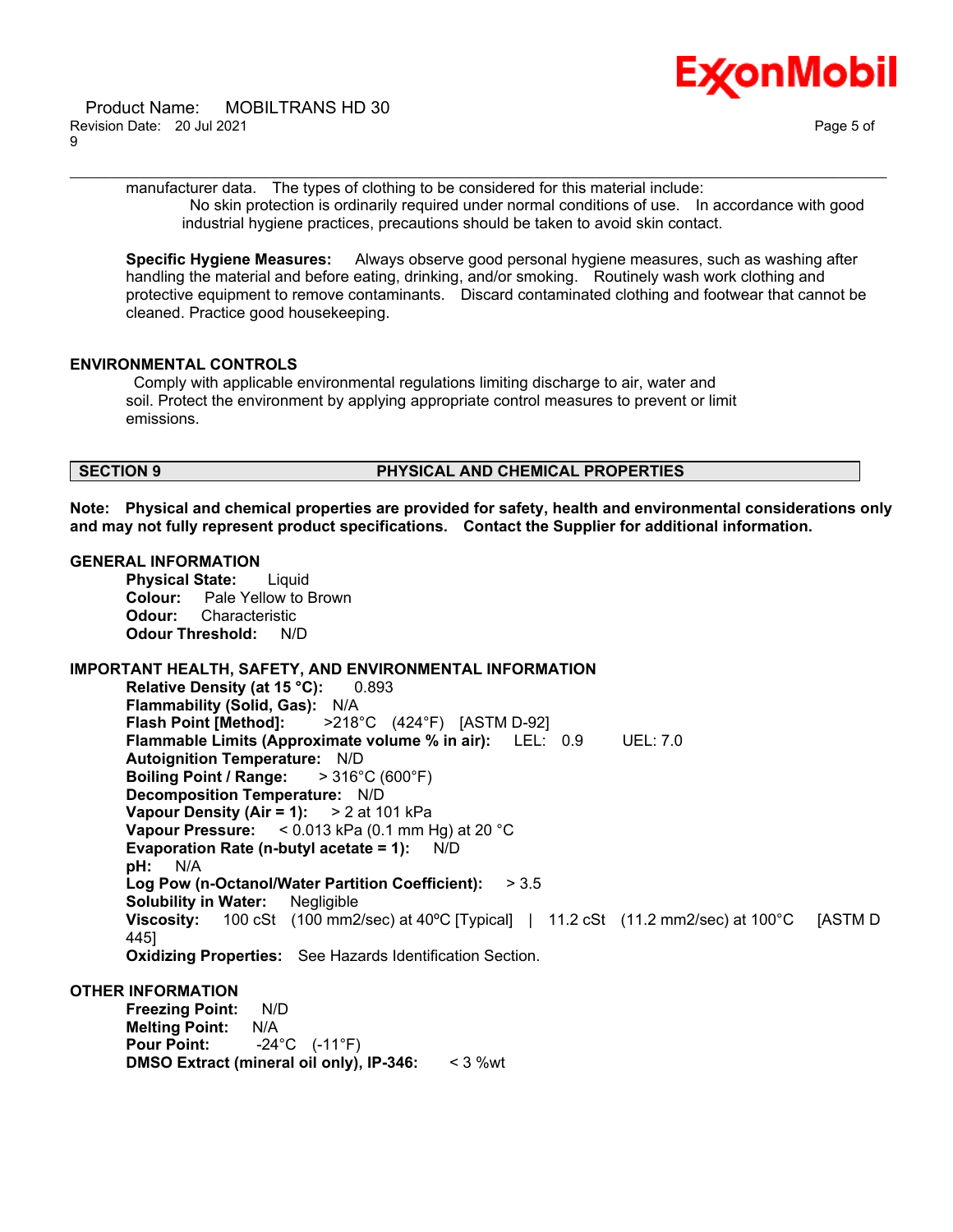

#### \_\_\_\_\_\_\_\_\_\_\_\_\_\_\_\_\_\_\_\_\_\_\_\_\_\_\_\_\_\_\_\_\_\_\_\_\_\_\_\_\_\_\_\_\_\_\_\_\_\_\_\_\_\_\_\_\_\_\_\_\_\_\_\_\_\_\_\_\_\_\_\_\_\_\_\_\_\_\_\_\_\_\_\_\_\_\_\_\_\_\_\_\_\_\_\_\_\_\_\_\_\_\_\_\_\_\_\_\_\_\_\_\_\_\_\_\_\_ **SECTION 10 STABILITY AND REACTIVITY**

**STABILITY:** Material is stable under normal conditions.

**CONDITIONS TO AVOID:** Excessive heat. High energy sources of ignition.

**MATERIALS TO AVOID:** Strong oxidisers

**HAZARDOUS DECOMPOSITION PRODUCTS:** Material does not decompose at ambient temperatures.

**POSSIBILITY OF HAZARDOUS REACTIONS:** Hazardous polymerization will not occur.

**SECTION 11 TOXICOLOGICAL INFORMATION**

# **INFORMATION ON TOXICOLOGICAL EFFECTS**

| <b>Hazard Class</b>                                               | <b>Conclusion / Remarks</b>                                                                                       |
|-------------------------------------------------------------------|-------------------------------------------------------------------------------------------------------------------|
| <b>Inhalation</b>                                                 |                                                                                                                   |
| Acute Toxicity: No end point data for<br>material.                | Minimally Toxic. Based on assessment of the components.                                                           |
| Irritation: No end point data for material.                       | Negligible hazard at ambient/normal handling temperatures.                                                        |
| Ingestion                                                         |                                                                                                                   |
| Acute Toxicity: No end point data for<br>material.                | Minimally Toxic. Based on assessment of the components.                                                           |
| <b>Skin</b>                                                       |                                                                                                                   |
| Acute Toxicity: No end point data for<br>material.                | Minimally Toxic. Based on assessment of the components.                                                           |
| Skin Corrosion/Irritation: No end point data<br>for material.     | Negligible irritation to skin at ambient temperatures. Based on<br>assessment of the components.                  |
| <b>Eye</b>                                                        |                                                                                                                   |
| Serious Eye Damage/Irritation: No end point<br>data for material. | May cause mild, short-lasting discomfort to eyes. Based on<br>assessment of the components.                       |
| <b>Sensitisation</b>                                              |                                                                                                                   |
| Respiratory Sensitization: No end point data<br>for material.     | Not expected to be a respiratory sensitizer.                                                                      |
| Skin Sensitization: No end point data for<br>Imaterial.           | Not expected to be a skin sensitizer. Based on assessment of the<br>components.                                   |
| <b>Aspiration: Data available.</b>                                | Not expected to be an aspiration hazard. Based on physico-<br>chemical properties of the material.                |
| Germ Cell Mutagenicity: No end point data<br>for material.        | Not expected to be a germ cell mutagen. Based on assessment of<br>the components.                                 |
| Carcinogenicity: No end point data for<br>material.               | Not expected to cause cancer. Based on assessment of the<br>components.                                           |
| Reproductive Toxicity: No end point data<br>for material.         | Not expected to be a reproductive toxicant. Based on assessment<br>of the components.                             |
| Lactation: No end point data for material.                        | Not expected to cause harm to breast-fed children.                                                                |
| <b>Specific Target Organ Toxicity (STOT)</b>                      |                                                                                                                   |
| Single Exposure: No end point data for<br>material.               | Not expected to cause organ damage from a single exposure.                                                        |
| Repeated Exposure: No end point data for<br>material.             | Not expected to cause organ damage from prolonged or repeated<br>exposure. Based on assessment of the components. |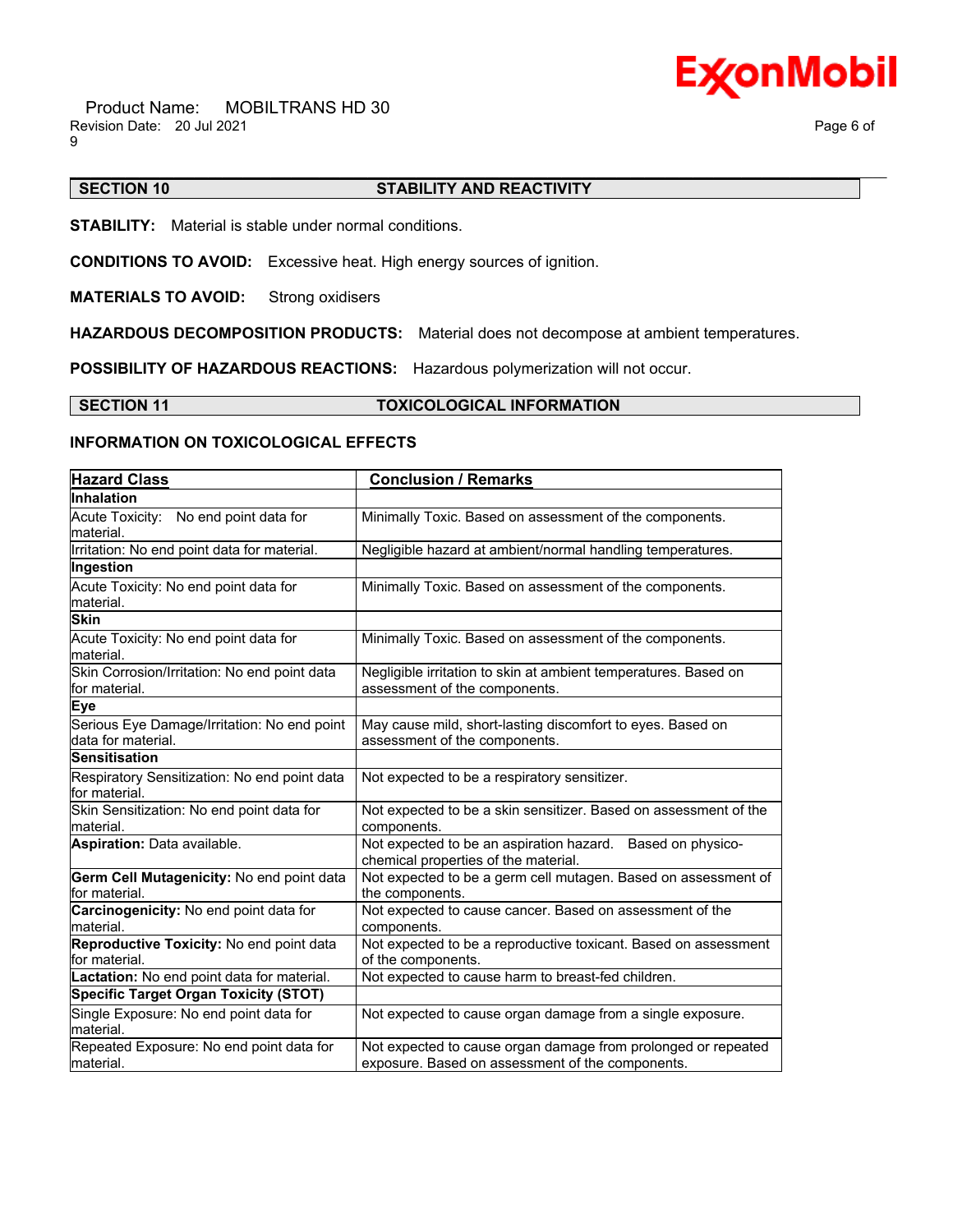

# **OTHER INFORMATION For the product itself:**

Component concentrations in this formulation would not be expected to cause skin sensitization, based on tests of the components, this formulation, or similar formulations.

\_\_\_\_\_\_\_\_\_\_\_\_\_\_\_\_\_\_\_\_\_\_\_\_\_\_\_\_\_\_\_\_\_\_\_\_\_\_\_\_\_\_\_\_\_\_\_\_\_\_\_\_\_\_\_\_\_\_\_\_\_\_\_\_\_\_\_\_\_\_\_\_\_\_\_\_\_\_\_\_\_\_\_\_\_\_\_\_\_\_\_\_\_\_\_\_\_\_\_\_\_\_\_\_\_\_\_\_\_\_\_\_\_\_\_\_\_\_

## **Contains:**

Base oil severely refined: Not carcinogenic in animal studies. Representative material passes IP-346, Modified Ames test, and/or other screening tests. Dermal and inhalation studies showed minimal effects; lung non-specific infiltration of immune cells, oil deposition and minimal granuloma formation. Not sensitising in test animals.

# **IARC Classification:**

**The following ingredients are cited on the lists below:** None.

$$
-REGULATION Y LISTS SEARCHED-1 = IARC 1
$$
 2 = IARC 2A 3 = IARC 2B

# **SECTION 12 ECOLOGICAL INFORMATION**

The information given is based on data for the material, components of the material, or for similar materials, through the application of bridging principals.

# **ECOTOXICITY**

Material -- Not expected to be harmful to aquatic organisms.

# **MOBILITY**

 Base oil component -- Low solubility and floats and is expected to migrate from water to the land. Expected to partition to sediment and wastewater solids.

# **PERSISTENCE AND DEGRADABILITY**

**Biodegradation:**

Base oil component -- Expected to be inherently biodegradable

# **BIOACCUMULATION POTENTIAL**

 Base oil component -- Has the potential to bioaccumulate, however metabolism or physical properties may reduce the bioconcentration or limit bioavailability.

# **SECTION 13 DISPOSAL CONSIDERATIONS**

Disposal recommendations based on material as supplied. Disposal must be in accordance with current applicable laws and regulations, and material characteristics at time of disposal.

# **DISPOSAL RECOMMENDATIONS**

Product is suitable for burning in an enclosed controlled burner for fuel value or disposal by supervised incineration at very high temperatures to prevent formation of undesirable combustion products. Protect the environment. Dispose of used oil at designated sites. Minimize skin contact. Do not mix used oils with solvents, brake fluids or coolants.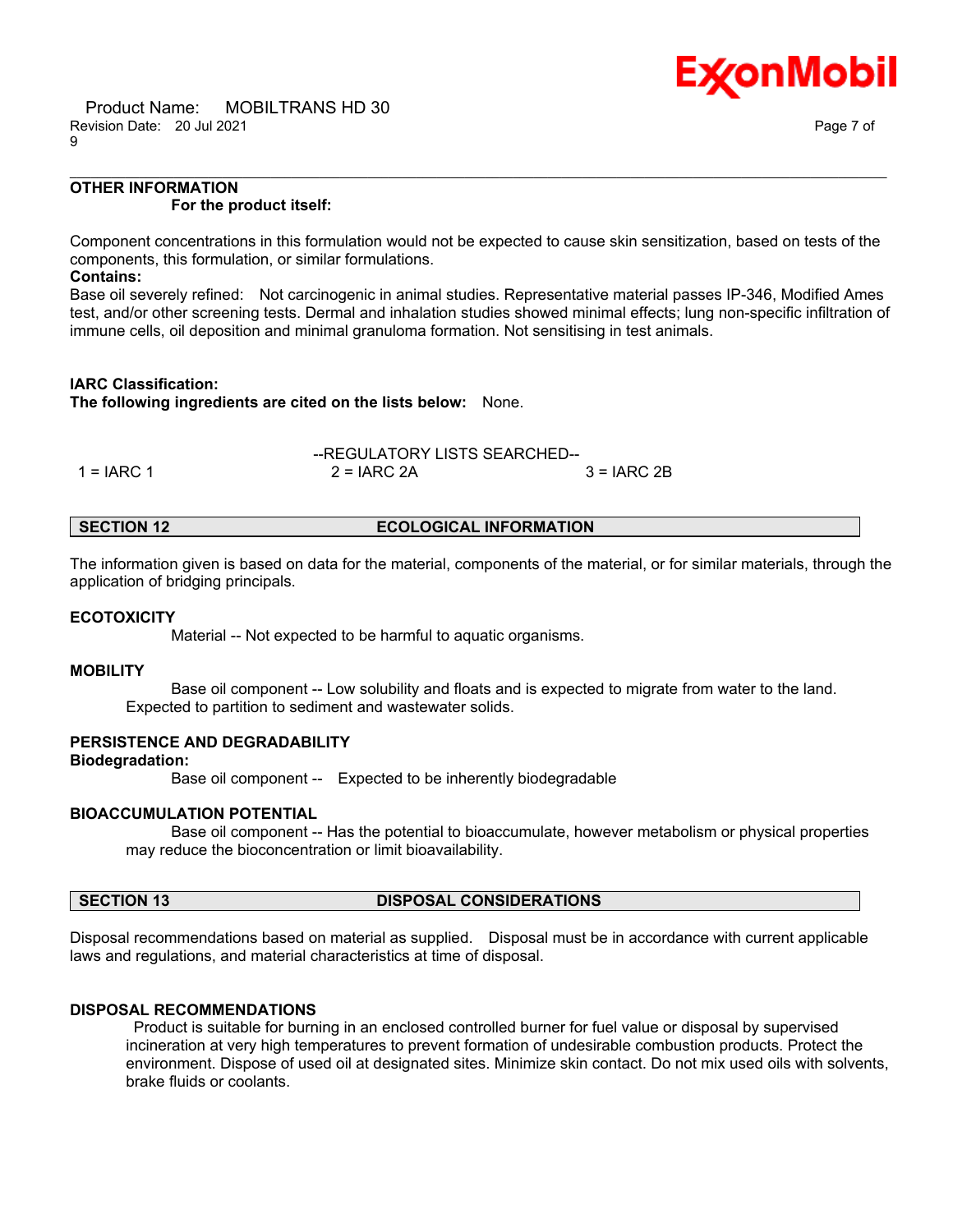Product Name: MOBILTRANS HD 30 Revision Date: 20 Jul 2021 20:00 20:00 Page 8 of 9



**Empty Container Warning** Empty Container Warning (where applicable): Empty containers may contain residue and can be dangerous. Do not attempt to refill or clean containers without proper instructions. Empty drums should be completely drained and safely stored until appropriately reconditioned or disposed. Empty containers should be taken for recycling, recovery, or disposal through suitably qualified or licensed contractor and in accordance with governmental regulations. DO NOT PRESSURISE, CUT, WELD, BRAZE, SOLDER, DRILL, GRIND, OR EXPOSE SUCH CONTAINERS TO HEAT, FLAME, SPARKS, STATIC ELECTRICITY, OR OTHER SOURCES OF IGNITION. THEY MAY EXPLODE AND CAUSE INJURY OR DEATH.

\_\_\_\_\_\_\_\_\_\_\_\_\_\_\_\_\_\_\_\_\_\_\_\_\_\_\_\_\_\_\_\_\_\_\_\_\_\_\_\_\_\_\_\_\_\_\_\_\_\_\_\_\_\_\_\_\_\_\_\_\_\_\_\_\_\_\_\_\_\_\_\_\_\_\_\_\_\_\_\_\_\_\_\_\_\_\_\_\_\_\_\_\_\_\_\_\_\_\_\_\_\_\_\_\_\_\_\_\_\_\_\_\_\_\_\_\_\_

# **SECTION 14 TRANSPORT INFORMATION**

**LAND** : Not Regulated for Land Transport

**SEA (IMDG):** Not Regulated for Sea Transport according to IMDG-Code

**Marine Pollutant:** No

**AIR (IATA):** Not Regulated for Air Transport

**SECTION 15 REGULATORY INFORMATION**

**Material is not hazardous as defined by Specification for hazard communication for hazardous chemicals and dangerous goods (Singapore Standard SS586) Part 2:2014 - Globally harmonised system of classification and labelling of chemicals - Singapore's adaptations.**

# **REGULATORY STATUS AND APPLICABLE LAWS AND REGULATIONS**

**Listed or exempt from listing/notification on the following chemical inventories :** AIIC, DSL, ENCS, ISHL, KECI, PICCS, TCSI, TSCA

 **Special Cases:**

| <b>Inventory</b> | $\sim$ $\sim$ $\sim$ $\sim$ $\sim$<br>nauus |
|------------------|---------------------------------------------|
| <b>IECSC</b>     | Apply<br>`strictions                        |

# **SECTION 16 OTHER INFORMATION**

# **N/D = Not determined, N/A = Not applicable**

**KEY TO THE H-CODES CONTAINED IN SECTION 3 OF THIS DOCUMENT (for information only):**

H317: May cause allergic skin reaction; Skin Sensitisation, Cat 1

H318: Causes serious eye damage; Serious Eye Damage/Irr, Cat 1

H401: Toxic to aquatic life; Acute Env Tox, Cat 2

H411: Toxic to aquatic life with long lasting effects; Chronic Env Tox, Cat 2

H413: May cause long lasting harmful effects to aquatic life; Chronic Env Tox, Cat 4

# **THIS SAFETY DATA SHEET CONTAINS THE FOLLOWING REVISIONS:**

Composition: Component Table information was modified. Section 02: GHS Sensitizer Statement information was modified. Section 05: Fire Fighting Measures - Unusual Fire Hazards information was added. Section 09: Colour information was modified.